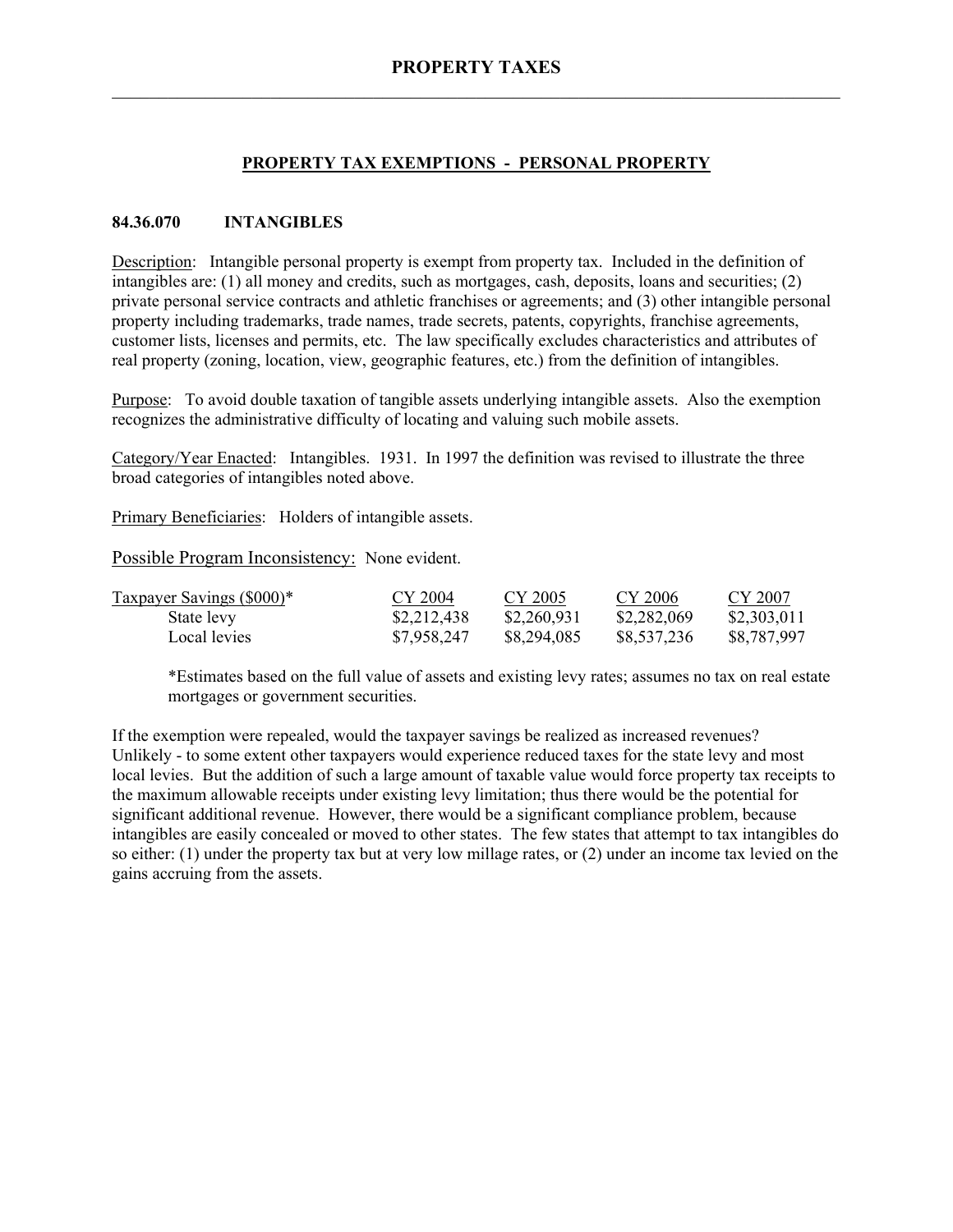# **84.36.079 SHIPS AND VESSELS UNDER CONSTRUCTION**

Description: Property tax exemption is provided for vessels of more than 1,000 ton burden which are under construction within the state. Included are the materials and parts held by the builder at the construction site for incorporation into such vessels.

Purpose: To improve the competitive position of shipyards in Washington.

Category/Year Enacted: Business incentive. 1959

Primary Beneficiaries: Owners of vessels under construction and the shipyards where the activity occurs.

Possible Program Inconsistency: None evident.

Taxpayer Savings (\$000) None; no construction of ships of this magnitude has occured in recent years and none is anticipated in the near future.

# **84.36.080(1) COMMERCIAL VESSELS**

Description: Vessels used for commercial fishing or for transportation of persons or freight in interstate commerce are subject to the state property tax only and are exempt from all local levies. An apportionment system (RCW 84.40.036) was adopted in 1986 which allocates a portion of the vessel's value to this state based on the length of time spent in Washington waters. Vessels in the state for less than 120 days per year are entirely exempt.

Purpose: To promote ocean-going commerce and commercial fishing in Washington.

Category/Year Enacted: Business incentive. 1931

Primary Beneficiaries: About 3,000 commercial fishing boats and documented commercial vessels.

Possible Program Inconsistency: None evident.

| <b>Taxpayer Savings (\$000)</b> | CY 2004 | CY 2005  | CY 2006  | CY 2007  |
|---------------------------------|---------|----------|----------|----------|
| State levy                      | \$1,307 | \$ 1.258 | \$ 1.202 | \$ 1.167 |
| Local levies                    | \$8,779 | \$ 8,612 | \$ 8,397 | \$ 8,320 |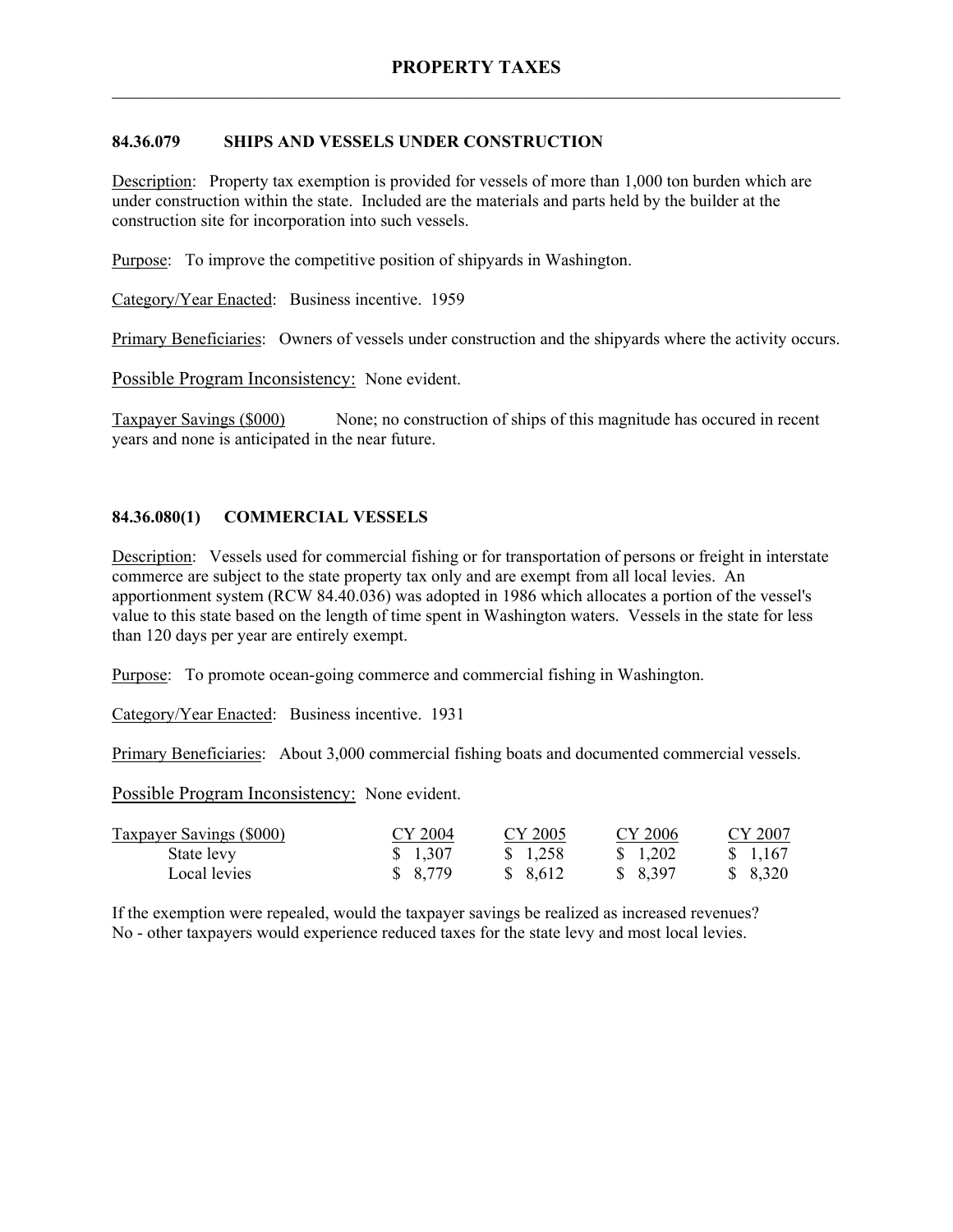#### **84.36.080(2) HISTORIC VESSELS**

Description: Ships and vessels listed on the state or federal register of historic places are exempt from property tax.

Purpose: To encourage retention and restoration of historic boats.

Category/Year Enacted: Individuals. 1986

Primary Beneficiaries: Owners of approximately 12 vessels.

Possible Program Inconsistency: None evident.

| Taxpayer Savings (\$000) | $\gamma$ 2004 | CY 2005 | CY 2006 | CY 2007 |
|--------------------------|---------------|---------|---------|---------|
| State levy               |               |         |         |         |
| Local levies             |               |         | 70      | 30      |

If the exemption were repealed, would the taxpayer savings be realized as increased revenues? No - other taxpayers would experience reduced taxes for the state levy and most local levies.

#### **84.36.090 OTHER SHIPS AND VESSELS**

Description: All ships and vessels, other than those exempted above under RCWs 84.36.079 and .080, are exempt from property tax.

Purpose: To protect pleasure boats and others from paying both the personal property tax and the 0.5 percent state watercraft excise tax.

Category/Year Enacted: Individuals. 1931 (the exemption applied only to 80% of local levies until 1984).

Primary Beneficiaries: Owners of pleasure boats.

Possible Program Inconsistency: None evident.

| Taxpayer Savings (\$000)* | CY 2004  | CY 2005    | CY 2006   | CY 2007   |
|---------------------------|----------|------------|-----------|-----------|
| State levy                | (6,256)  | \$ (6,630) | \$(7,181) | \$(7,595) |
| Local levies              | \$21,544 | \$21,709   | \$21,472  | \$21,693  |

\*Assume the state 0.5% watercraft excise tax is in lieu of personal property tax; thus the amount of this tax has been subtracted to indicate the net impact of both taxes.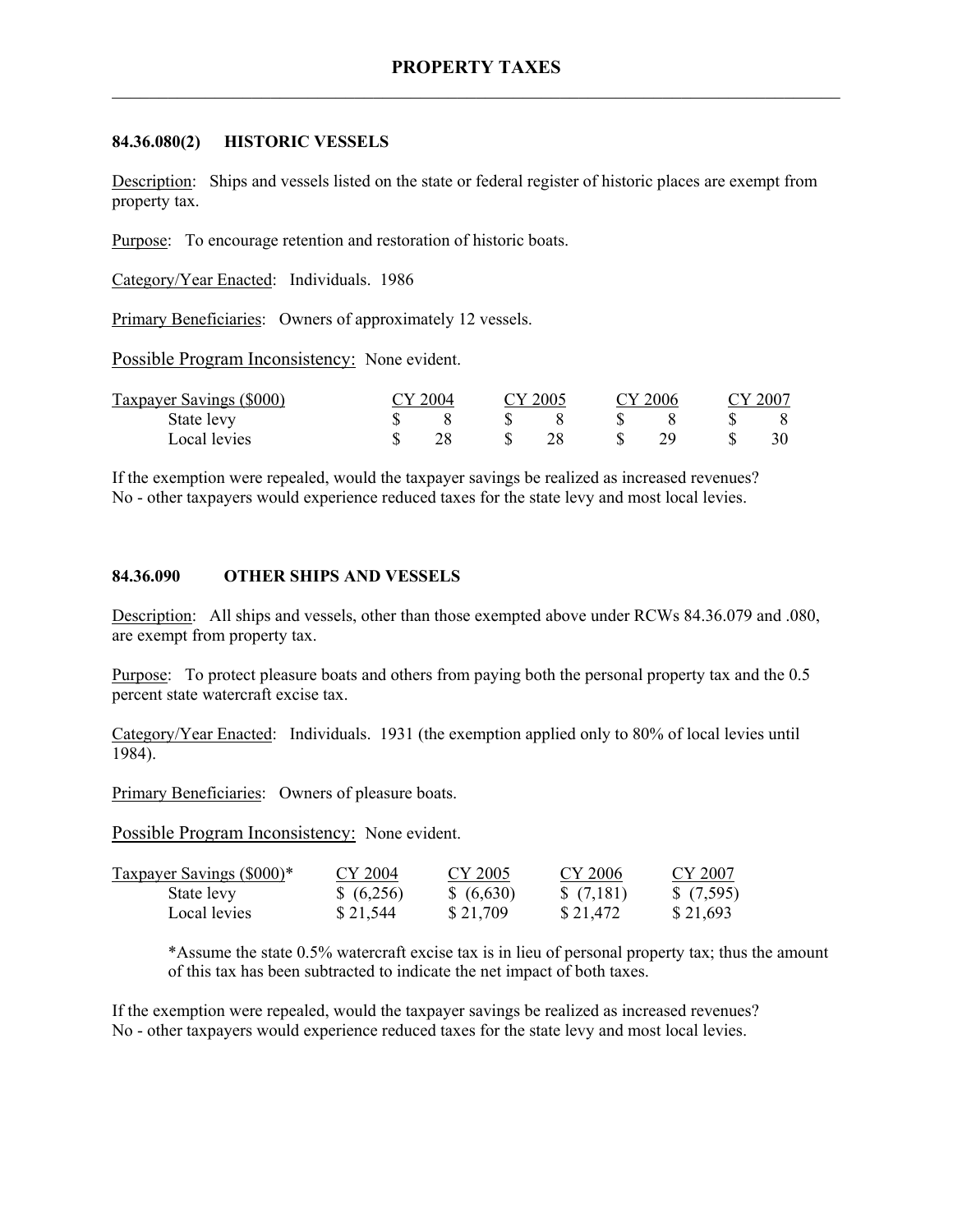#### **84.36.105 CARGO CONTAINERS**

Description: Cargo containers that are principally used in ocean commerce are exempt from property tax.

Purpose: To help make Washington ports competitive with other West Coast ports.

Category/Year Enacted: Business incentive. 1975

Primary Beneficiaries: Owners of cargo containers.

Possible Program Inconsistency: None evident.

| Taxpayer Savings (\$000) | CY 2004           | CY 2005  | CY 2006  | CY 2007 |
|--------------------------|-------------------|----------|----------|---------|
| State levy               | $\frac{1}{2}$ 310 | \$ 313   | \$ 314   | 320     |
| Local levies             | \$ 1.124          | \$ 1.157 | \$ 1.183 | \$1,230 |

If the exemption were repealed, would the taxpayer savings be realized as increased revenues? No - other taxpayers would experience reduced taxes for the state levy and most local levies.

### **84.36.110(1) HOUSEHOLD GOODS AND PERSONAL EFFECTS**

Description: Household items and furnishings in actual use by the owner and personal effects held by any person for his/her personal use are exempt from property tax. Originally, the exemption was limited to \$300 of household goods, but in 1935 was broadened to include all household items in a residence which were not used for commercial purposes or held for sale.

Purpose: To avoid the administrative difficulty of locating and listing household items and establishing current values for used items.

Category/Year Enacted: Individuals. 1871

Primary Beneficiaries: Approximately 2.5 million residential households in the state.

Possible Program Inconsistency: None evident.

| <b>Taxpayer Savings (\$000)</b> | CY 2004   | CY 2005   | CY 2006   | CY 2007   |
|---------------------------------|-----------|-----------|-----------|-----------|
| State levy                      | \$ 80,432 | \$82,440  | \$84,569  | \$ 86,612 |
| Local levies                    | \$289,311 | \$302,439 | \$316,408 | \$330,514 |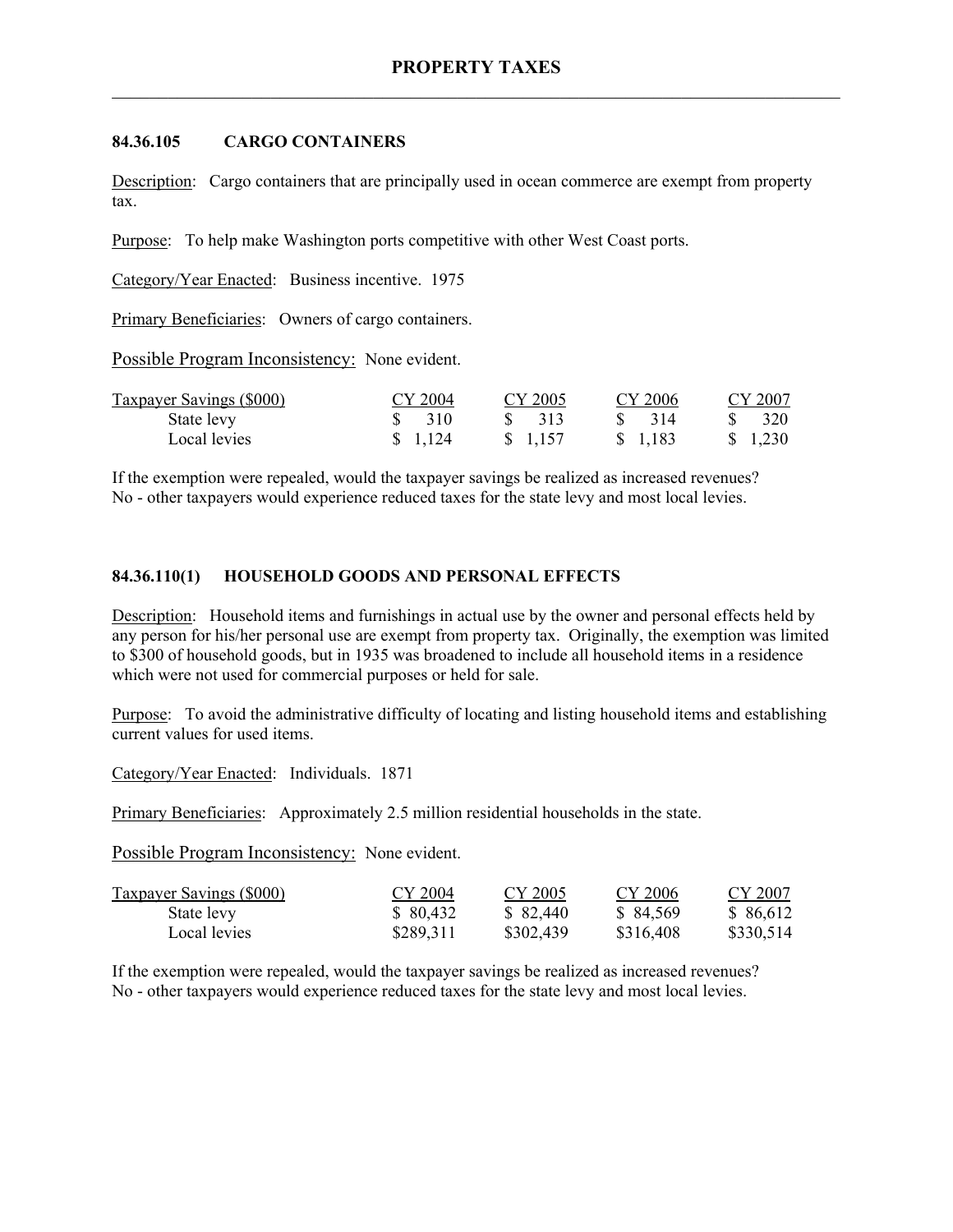# **84.36.110(2) \$3,000 OF PERSONAL PROPERTY**

Description: In addition to the complete exemption of household goods and personal effects, the first \$3,000 of taxable personal property for heads of households is exempt from property tax. Since households typically have no other personal property tax liability, this exemption effectively reduces the personal property tax liability of non-corporate businesses, which are subject to personal property tax on business equipment and supplies.

Purpose: The exemption was originally intended to exempt household goods and furnishings up to a value of \$300. When the statute was expanded to completely exempt household goods, furnishings and personal effects, the \$300 exemption effectively applied only to heads of households who have taxable personal property used in a business activity (essentially sole proprietors).

Category/Year Enacted: Individuals. 1890; increased from \$300 to \$3,000 by the voters in 1988.

Primary Beneficiaries: Approximately 16,200 sole proprietors.

Possible Program Inconsistency: None evident.

| Taxpayer Savings (\$000) | CY 2004 | CY 2005 | CY 2006 | CY 2007 |
|--------------------------|---------|---------|---------|---------|
| State levy               | 180     | 176     |         | 169     |
| Local levies             | 646     | -647    | 647     | 645     |

If the exemption were repealed, would the taxpayer savings be realized as increased revenues? No - other taxpayers would experience reduced taxes for the state levy and most local levies.

#### **84.36.240 SOIL AND WATER CONSERVATION DISTRICTS**

Description: Personal property belonging to soil and water conservation districts is exempt from property tax.

Purpose: To assist what is essentially a quasi-governmental activity.

Category/Year Enacted: Government. 1963

Primary Beneficiaries: There are approximately 49 soil and water conservation districts.

Possible Program Inconsistency: None evident.

| Taxpayer Savings (\$000) | TY 2004 |  | CY 2005 |  | CY 2006 |  | CY 2007 |  |
|--------------------------|---------|--|---------|--|---------|--|---------|--|
| State levy               |         |  |         |  |         |  |         |  |
| Local levies             |         |  |         |  |         |  |         |  |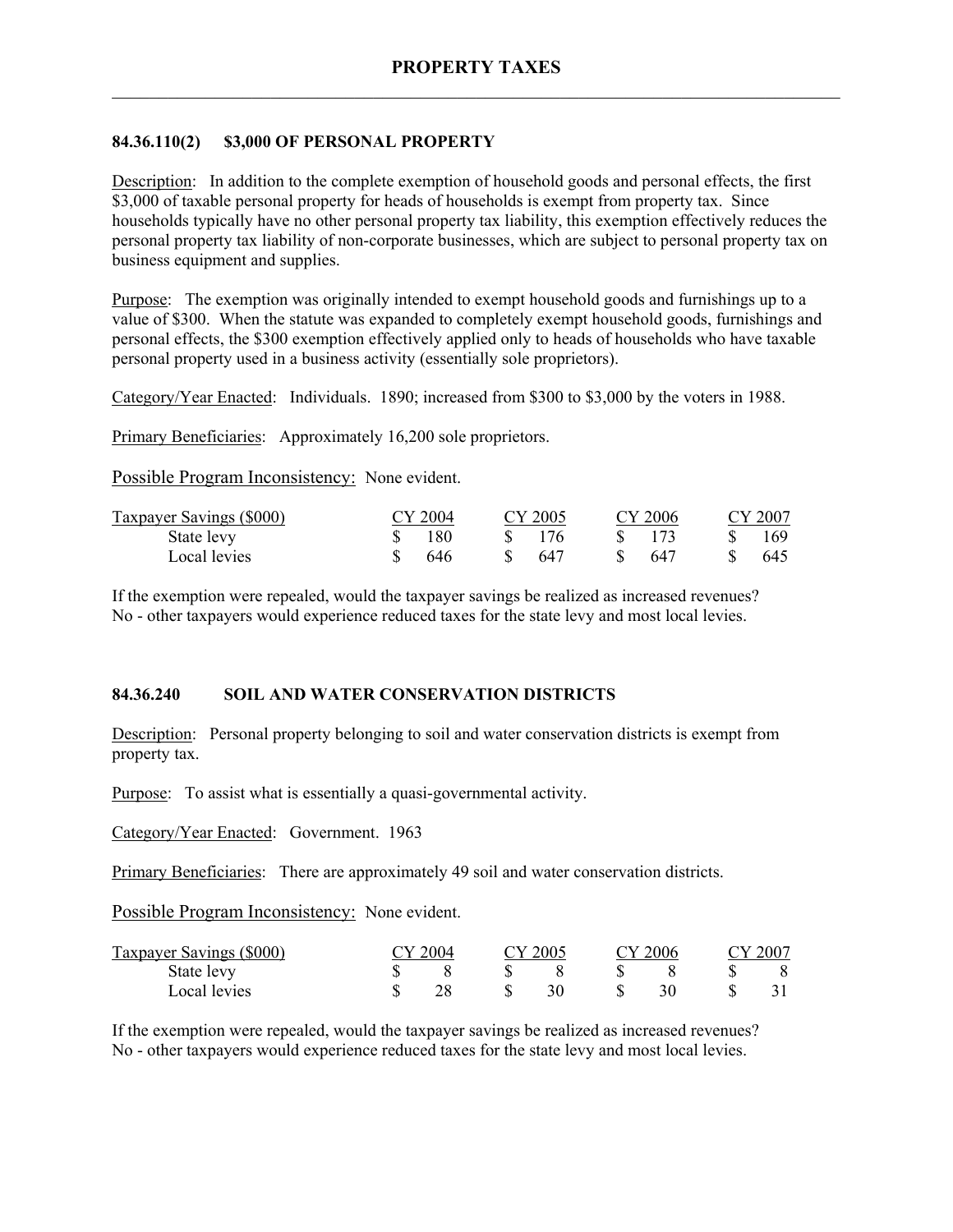### **84.36.300 GOODS IN TRANSIT**

Description: Goods, wares, merchandise and materials are exempt from property tax, if they are acquired by the taxpayer by any means other than by manufacture within Washington for the purpose of sale or shipment in substantially the same form they were acquired. Breaking of packages or of bulk shipments, packaging, repackaging, labeling or relabeling is not considered a change of form. Items exempted include aircraft parts, equipment, furnishings and accessories but not engines or major structural components that are manufactured outside of Washington.

Purpose: To encourage trade and promote manufacturing within the state.

Category/Year Enacted: Business incentive. 1961

Primary Beneficiaries: Wholesalers of goods passing through the state and manufacturers of aircraft.

Possible Program Inconsistency: None evident.

Taxpayer Savings (\$000) Impact is included with the inventory exemption, RCW 84.36.477.

If the exemption were repealed, would the taxpayer savings be realized as increased revenues? No - other taxpayers would experience reduced taxes for the state levy and most local levies.

### **84.36.470 AGRICULTURAL PRODUCTS**

Description: All agricultural products, as defined in RCW 82.04.213, grown or produced for sale by a person on lands owned or leased by the producer are exempt from property tax.

Purpose: Originally, the exemption was intended to assist a depressed agricultural economy. Now that business inventories are exempt from property tax, the exemption of agricultural products following harvest is superfluous because these items are held for sale, i.e. business inventory.

Category/Year Enacted: Agriculture. 1984; following reduced assessment from 1975 through 1983 and earlier limited exemptions in 1933 and 1939.

Primary Beneficiaries: Agricultural producers, processors and shippers.

Possible Program Inconsistency: None evident.

| <b>Taxpayer Savings (\$000)</b> | CY 2004  | CY 2005  | CY 2006  | CY 2007   |
|---------------------------------|----------|----------|----------|-----------|
| State levy                      | \$ 7.960 | \$ 8,035 | \$ 8,060 | \$ 8,211  |
| Local levies                    | \$28,838 | \$29,685 | \$30,369 | \$ 31,575 |

If the exemption were repealed, would the taxpayer savings be realized as increased revenues? No - other taxpayers would experience reduced taxes for the state levy and most local levies. Furthermore, harvested agricultural products would likely be considered as exempt inventories.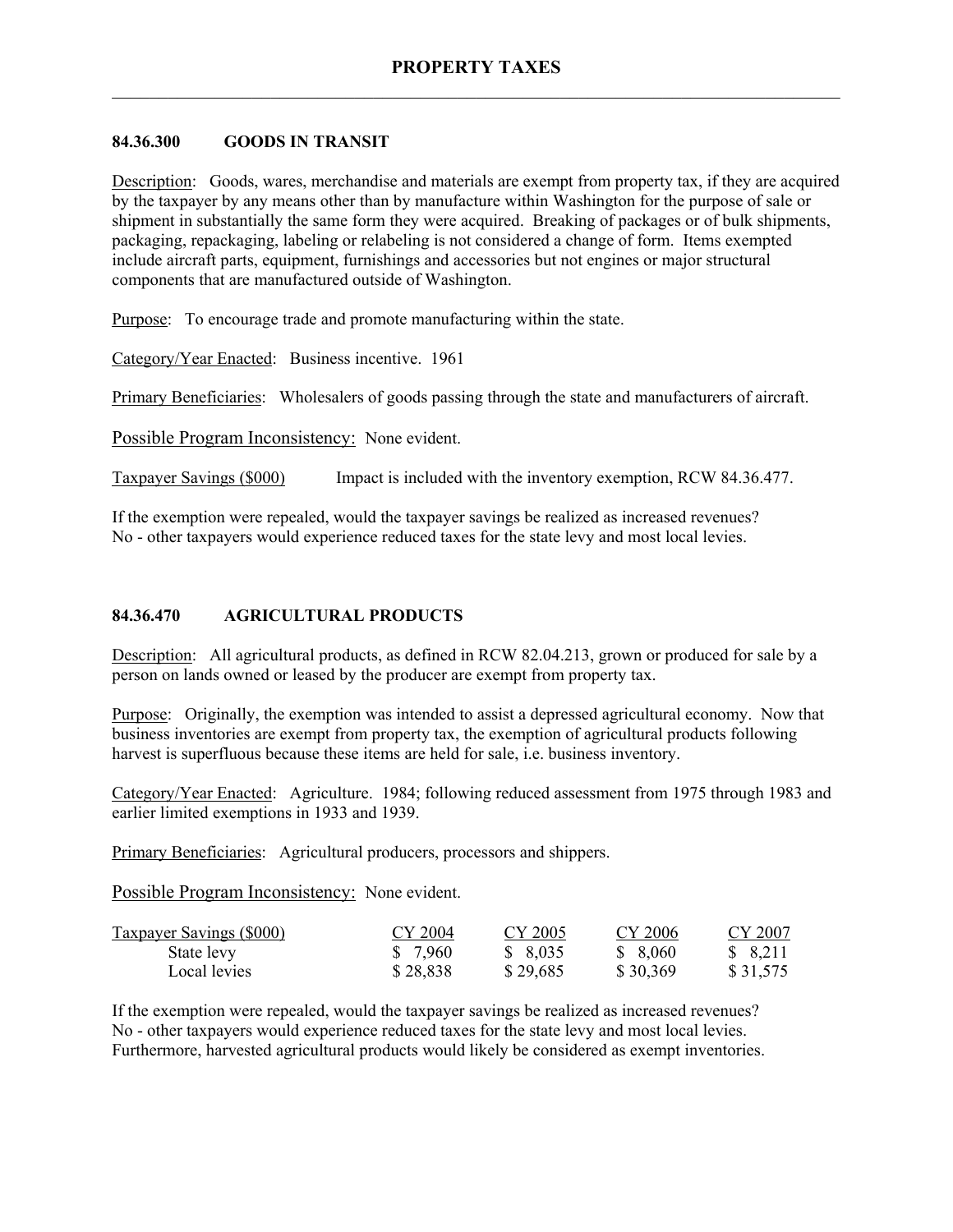# **84.36.477 BUSINESS INVENTORIES 84.36.510 MOBILE HOME INVENTORIES**

Description: Business inventories, including most products held for sale, are exempt from property tax.

Purpose: To provide a stimulant to the economy and help to make Washington competitive with neighboring states that eliminated personal property taxes on business inventories. (It should be noted that the state B&O tax applies to inventories each time they are sold at the wholesale or retail level.)

Category/Year Enacted: Other business. 1974, effective for taxes due in 1984, following a ten year period during which an increasing percentage of the personal property tax paid on inventories was allowed as a credit against the state B&O tax.

Primary Beneficiaries: Manufacturers, wholesalers and retailers.

Possible Program Inconsistency: None evident.

| <b>Taxpayer Savings (\$000)</b> | CY 2004   | CY 2005   | CY 2006   | CY 2007   |
|---------------------------------|-----------|-----------|-----------|-----------|
| State levy                      | \$103,359 | \$104,334 | \$104.657 | \$106,612 |
| Local levies                    | \$374,450 | \$385,434 | \$394,321 | \$409,980 |

If the exemption were repealed, would the taxpayer savings be realized as increased revenues? No - other taxpayers would experience reduced taxes for the state levy and most local levies.

#### **84.36.580 FIELD BURNING EQUIPMENT**

Description: Property tax exemption is allowed for personal property which is eligible for the sales and use tax exemptions in RCW 82.08.840/82.12.840. This is directed toward machinery and equipment owned by farmers or a business which is used to remove or process stubble from fields, following harvest. This exemption is scheduled to expire on January 1, 2007.

Purpose: To reduce the burning of agricultural residue.

Category/Year Enacted: Agriculture. 2000

Primary Beneficiaries: Primarily wheat growers in eastern Washington.

Possible Program Inconsistency: None evident.

| Taxpayer Savings (\$000) | CY 2004 | $\gamma$ 2005 | CY 2006 | CY 2007 |
|--------------------------|---------|---------------|---------|---------|
| State levy               |         |               |         |         |
| Local levies             |         |               |         |         |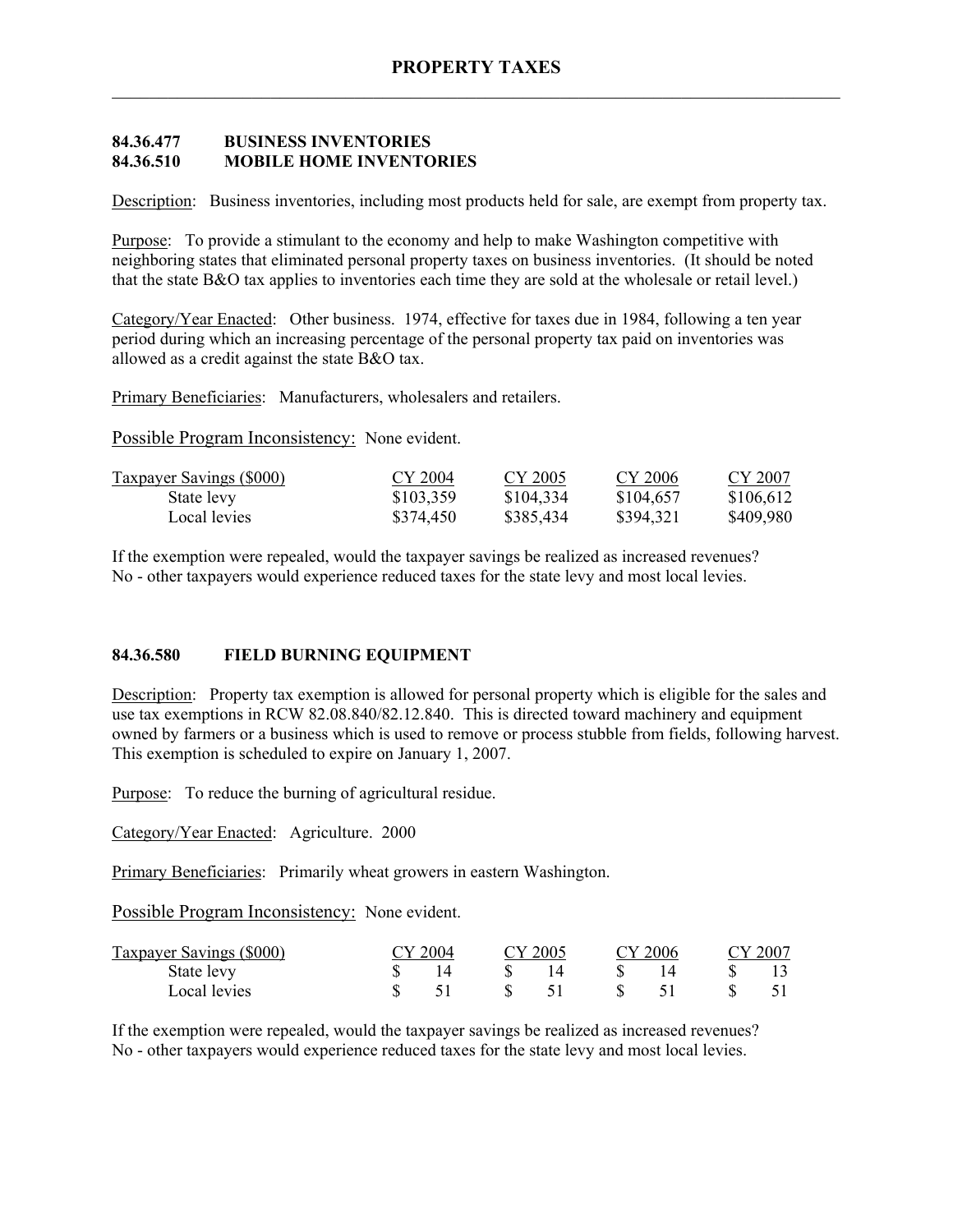# **84.36.590 VITRIFICATION EQUIPMENT**

Description: Personal property located on land owned by the U.S. government at the Hanford reservation is exempt from property tax if it is used exclusively in the performance of a privatization contract to pre-treat, treat, vitrify or immobilize tank waste. The personal property must be used by the person who has a privatization contract to carry out tank waste clean-up operations at Hanford.

Purpose: To support the nuclear waste clean-up activities at Hanford.

Category/Year Enacted: Business incentive. 2000

Primary Beneficiaries: None.

Possible Program Inconsistency: None evident.

Taxpayer Savings (\$000) None. It is understood that no private firm has entered into a privatization contract with the federal government, pursuant to the requirements of this statute, to engage in nuclear waste clean-up activities. Further, it is believed that the U.S. Department of Energy is proceeding to develop the vitrification technology itself. The plant and equipment is understood to be owned by USDOE and will be operated by a private contractor. Any equipment used in this effort that is owned directly by the federal government would be exempt under RCW 84.36.010, not this statute.

# **84.36.595 MOTOR VEHICLES, TRAVEL TRAILERS, CAMPERS**

Description: Motor vehicles, travel trailers and campers are exempt from property tax.

Purpose: Prior to 1951 vehicles were subject to property taxation, but became exempt when they were subject to the motor vehicle excise tax which was in lieu of property tax. When the state excise tax was repealed in 2000, vehicles were technically again subject to property tax. Thus, this exemption was enacted to assure that property tax does not apply to vehicles.

Category/Year Enacted: Tax base. 2000

Primary Beneficiaries: Individuals and businesses who own vehicles.

Possible Program Inconsistency: None evident.

| <b>Taxpayer Savings (\$000)</b> | CY 2004   | CY 2005   | CY 2006   | CY 2007   |
|---------------------------------|-----------|-----------|-----------|-----------|
| State levy                      | \$119,401 | \$124,278 | \$129,364 | \$134,327 |
| Local levies                    | \$429,516 | \$455,964 | \$484,036 | \$512,626 |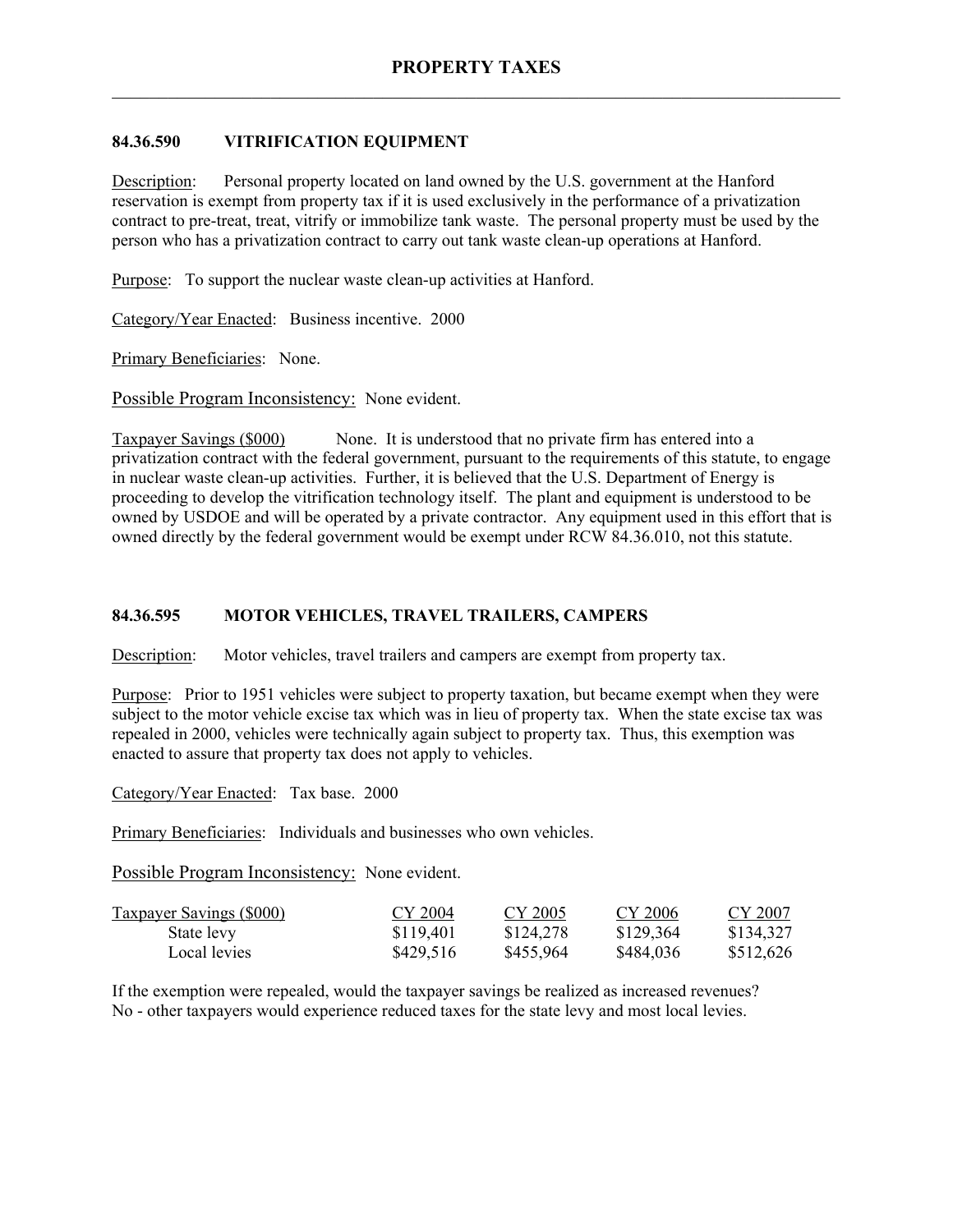# **84.36.600 CUSTOM COMPUTER SOFTWARE**

Description: Custom computer software, except for embedded software, is exempt from property tax. Custom software is defined as software that is designed for a specific need for a single person or group of persons. Also exempt are master or golden copies of software, retained rights in computer software and modifications to canned software.

Purpose: To recognize the administrative difficulties in valuing such software and to achieve uniform tax treatment in all counties.

Category/Year Enacted: Other business. 1991

Primary Beneficiaries: Businesses that own custom computer software.

Possible Program Inconsistency: None evident.

| <b>Taxpayer Savings (\$000)</b> | CY 2004 | CY 2005  | CY 2006  | CY 2007  |
|---------------------------------|---------|----------|----------|----------|
| State levy                      | \$1,230 | \$ 1.242 | \$ 1.246 | \$ 1,269 |
| Local levies                    | \$4.457 | \$4.588  | \$4.694  | \$ 4,880 |

If the exemption were repealed, would the taxpayer savings be realized as increased revenues? No - other taxpayers would experience reduced taxes for the state levy and most local levies.

#### **84.36.630 FARM MACHINERY**

Description: Personal property in the form of machinery and equipment owned by a farmer and used in growing and producing agricultural products is exempt from the state property tax only. Local levies still apply.

Purpose: To reduce the property tax burden for farmers.

Category/Year Enacted: Agriculture. 2001

Primary Beneficiaries: Farmers who own machinery and equipment.

Possible Program Inconsistency: None evident.

| Taxpayer Savings (\$000) | CY 2004 | CY 2005  | CY 2006 | CY 2007 |
|--------------------------|---------|----------|---------|---------|
| State levy               | \$1,626 | \$ 1.648 | \$1,679 | \$1,708 |
| Local levies             |         |          |         |         |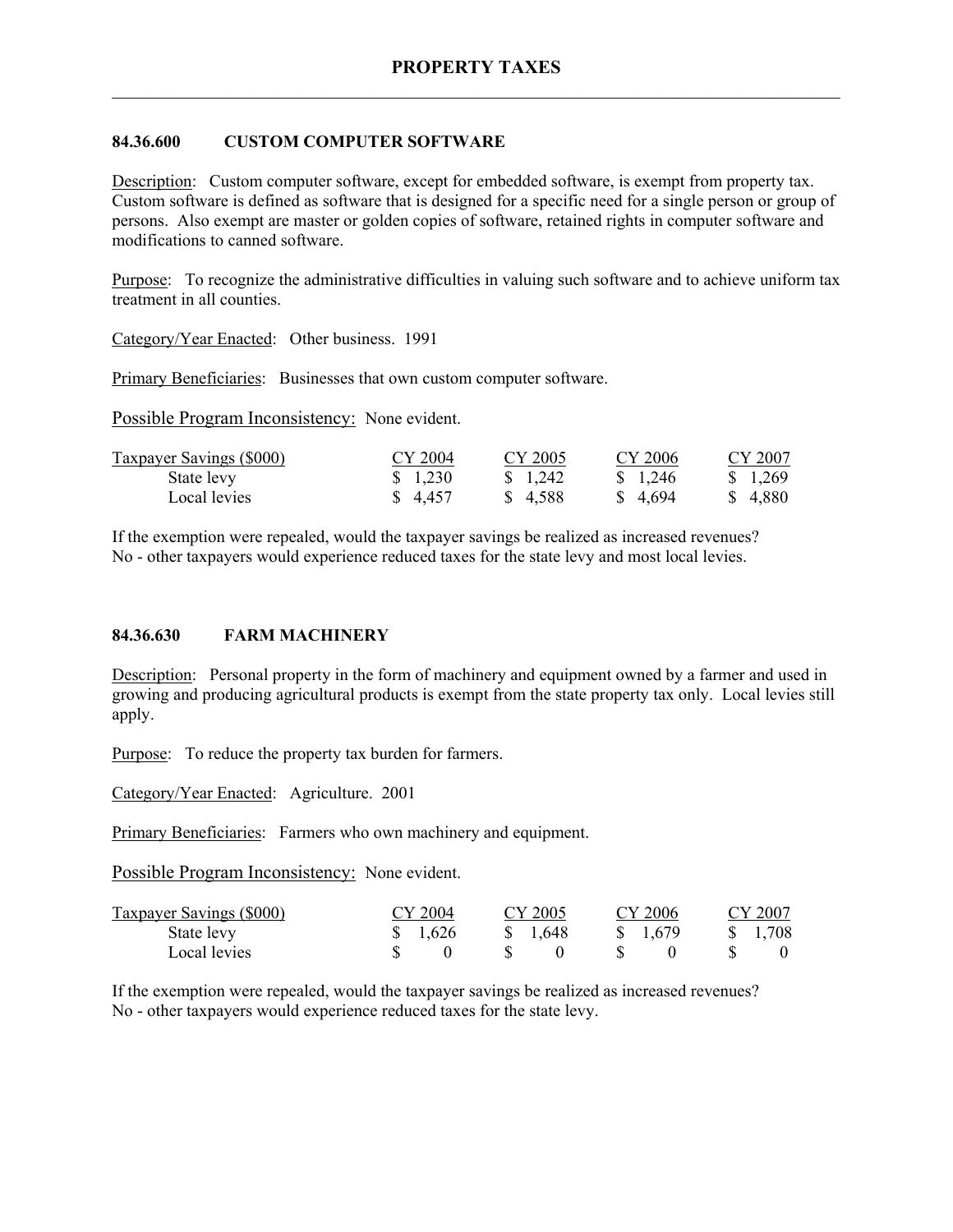# **84.36.645 EQUIPMENT FOR MANUF. SEMICONDUCTOR MATERIALS**

Description: This statute exempts from property tax all manufacturing machinery and equipment used by the cluster of firms in the semiconductor industry if two conditions are met: (1) the equipment must be exempt from retail sales/use tax as manufacturing machinery; and (2) a new semiconductor fabrication facility begins commercial operation in the state. Such a facility must have invested at least \$1 billion in buildings and equipment in Washington. If both conditions are met, the property tax exemption will apply for the first 12 years following completion of the \$1 billion fabrication facility.

Purpose: To encourage the retention of existing semiconductor firms in Washington and to attract similar businesses to this state.

Category/Year Enacted: Business incentive. 2003

Primary Beneficiaries: Approximately 20 firms in the semiconductor cluster.

Possible Program Inconsistency: None evident.

| Taxpayer Savings (\$000) | CY 2004 | CY 2005 | CY 2006 |  | CY 2007 |
|--------------------------|---------|---------|---------|--|---------|
| State levy               |         |         |         |  | 613     |
| Local levies             |         |         |         |  | \$2,287 |

If the exemption were repealed, would the taxpayer savings be realized as increased revenues? No - other taxpayers would experience reduced taxes for the state levy and most local levies.

#### **84.40.030(3) GROWING CROPS**

Description: Crops that have not been harvested as of the January 1 assessment date are excluded from the value of agricultural land for property tax purposes.

Purpose: Most crops are harvested at the end of the growing season and therefore are not subject to property tax. This exemption provides equal treatment for the few crops that may be growing in the ground on January 1, principally winter wheat and fall barley.

Category/Year Enacted: Agriculture. 1890

Primary Beneficiaries: Farmers who have crops growing on January 1.

Possible Program Inconsistency: None evident.

| <b>Taxpayer Savings (\$000)</b> | CY 2004 | CY 2005 | CY 2006 | CY 2007 |
|---------------------------------|---------|---------|---------|---------|
| State levy                      | 232     | 234     | 235     | 239     |
| Local levies                    | 839     | 863     | 884     | 919     |